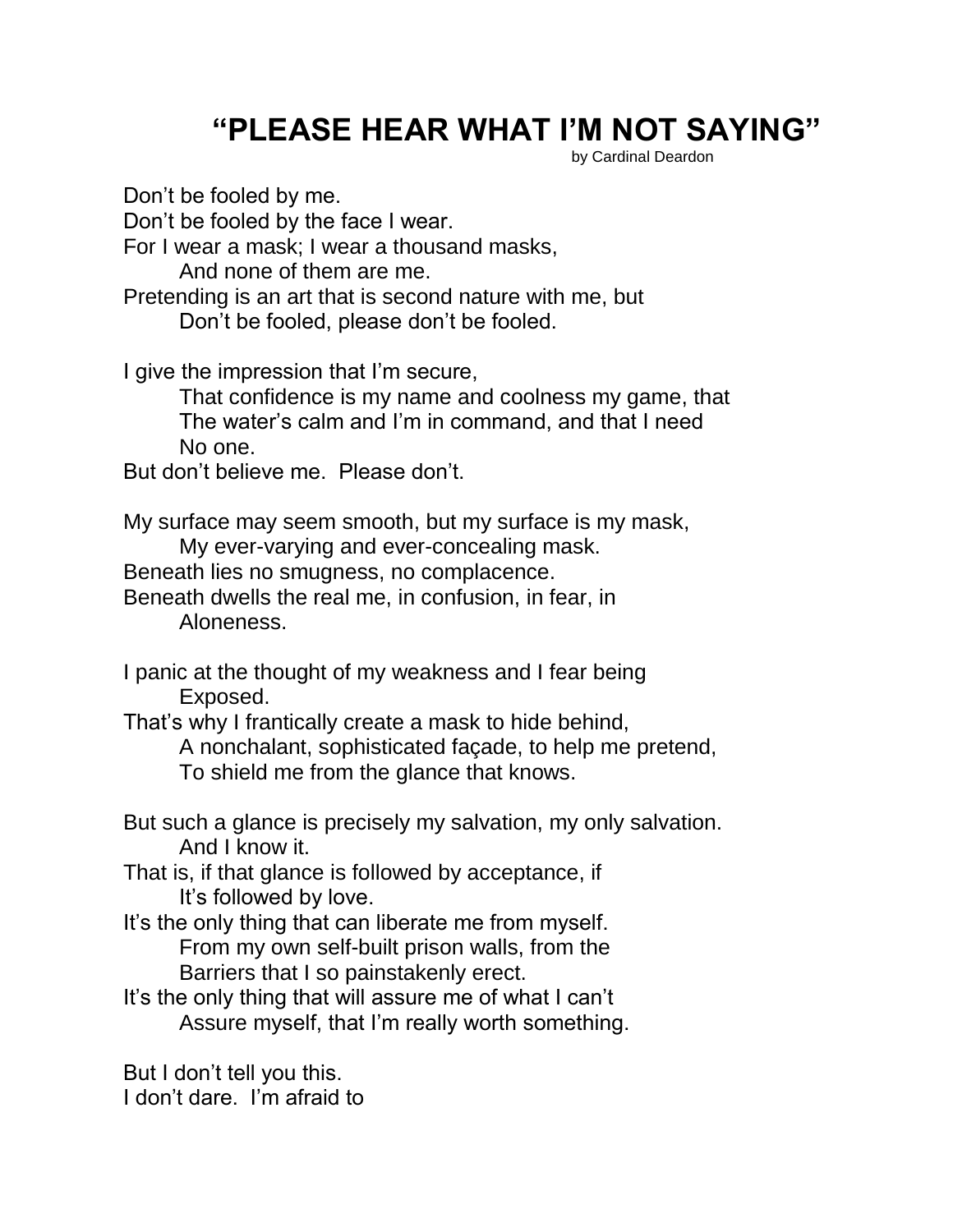I'm afraid that deep down I'm nothing, that I'm just no Good, and that you'll see this and reject me.

So I play my game, my desperate, pretending game, with a Façade of assurance on the outside, and a trembling Child within.

And so begins the parade of masks, the glittering but Empty parade of masks And my life becomes a front.

I idly chatter to you in the suave tones of surface talk. I tell you everything that's really nothing, and nothing Of that which is everything, of what's crying within me.

Do when I'm going through my routine, do not be fooled By what I'm saying.

Please listen, carefully and try to hear what I'm NOT Saying, what I'd like to be able to say, what, for Survival, I need to say, but I can't say.

I dislike hiding. Honestly, I do.

I dislike the superficial, phony game.

I'd really like to be genuine and spontaneous, and me; But you've got to help me

Only you can wipe away from my eyes the blank stare of The breathing dead.

Only you can call me into aliveness.

Each time you're kind and gentle and encouraging, each Time you try to understand because you really care, My heart begins to grow wings, very small wings, very Feeble wings, but wings with your sensitivity and Sympathy and your power of understanding.

You can breathe life into me. I want you to know that, I want you to know how important you are to me, that you Can be a creator of the person that is me if you choose to.